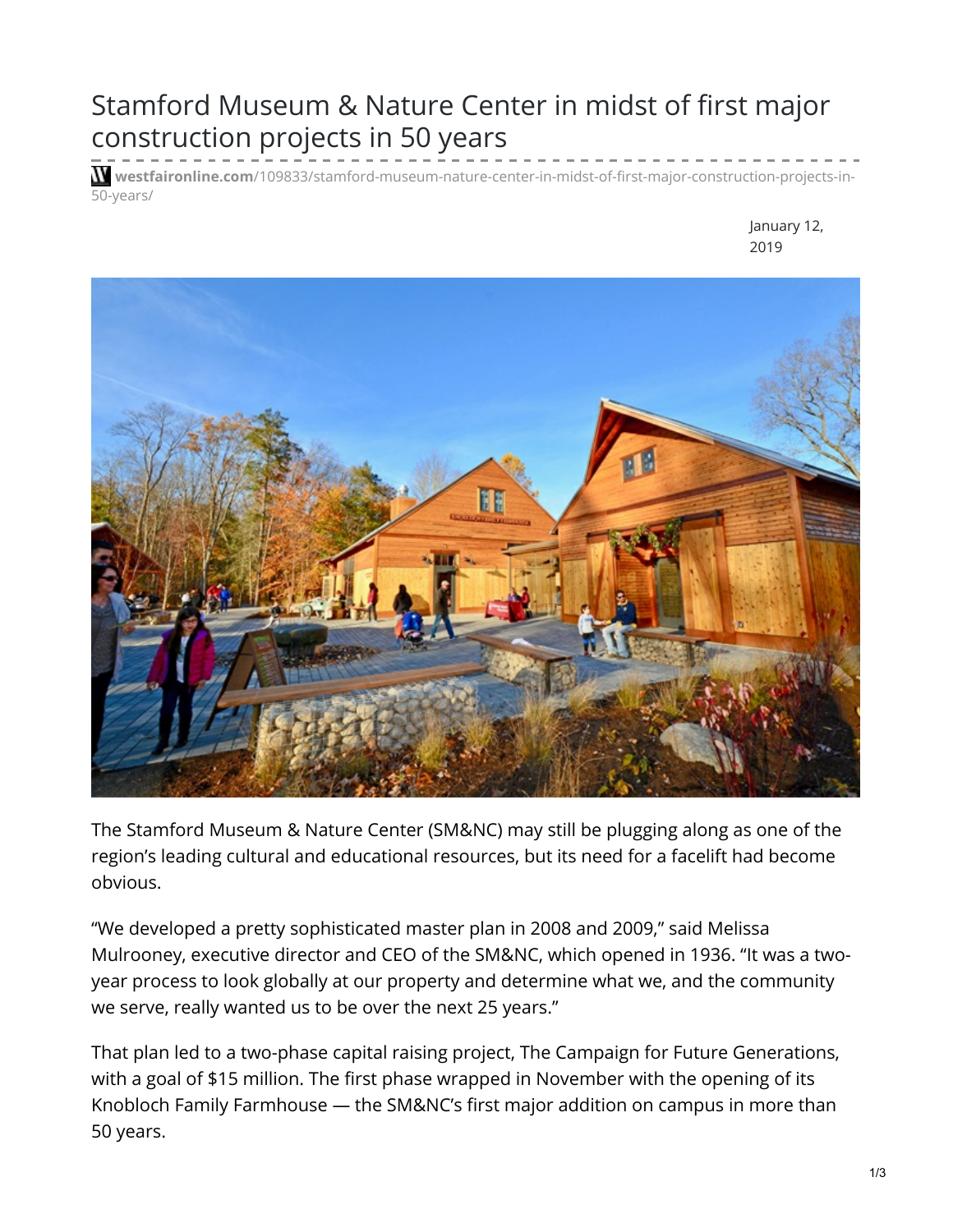Built over 13 months, on time and on budget at \$5 million, the 4,000-square-foot Farmhouse includes an indoor gathering space for nature and agricultural experiential learning, an overlook terrace with views of the SM&NC's existing landscape and pastures of Heckscher Farm, a large multipurpose room and mobile teaching kitchen. Enrichment programs will be held year-round for school groups, campers and families.

The Farmhouse will also provide a teaching environment for the SM&NC's Aligned-With-Our-Schools-Program, which over the past few years has increased by 300 percent, serving 33,350 school-age children.

Mulrooney said construction of the Farmhouse, first presented to the city in 2010, was delayed in the face of the recession of that time, "when we decided that we wouldn't do a major capital campaign until we were past such a challenging time."

Nevertheless, she said, the museum's educational programming "continued growing every year — we really had outgrown the space we had."

Mulrooney said the community at large had been "incredibly supportive" of the new addition, singling out the state, the city of Stamford and First County Bank as those that "helped make it possible for us to pull the trigger on getting the Farmhouse built."

The First County Bank Foundation, a longtime supporter of the SM&NC, has donated \$100,000 to support the ongoing educational programs that will take place at the new Farmhouse, to be paid in \$20,000 installments over a five-year period.

"The Museum & Nature Center is one of the best-kept secrets in Fairfield County for quite a long time," said Reyno A. Giallongo Jr., First County chairman and CEO and president of the First County Bank Foundation, who described the facility as "a regional gem."

Giallongo noted that First County is a sponsor of the facility's annual Maple Sugar Festival Weekend, a family-friendly event that draws some 5,000 visitors each year and revolves around the production of maple syrup from some 200 mature maple trees found among its 188 acres. The nonprofit is one of only two official maple sugar producers in Fairfield County, and annually produces 40 to 90 gallons of maple syrup each year.

The new Farmhouse "will really change the face of the SM&NC and bring it up to the 21st century," Giallongo said. "Kids have enjoyed it for years, but it really needed a facelift."

The second phase of The Campaign for Future Generations involves raising \$10 million for an 8,000-square-foot Astronomy & Physical Science Center, which is designed to bring together existing SM&NC programs under one roof for the first time. The Center's three levels will include a planetarium, two major classroom spaces, a public outdoor viewing deck